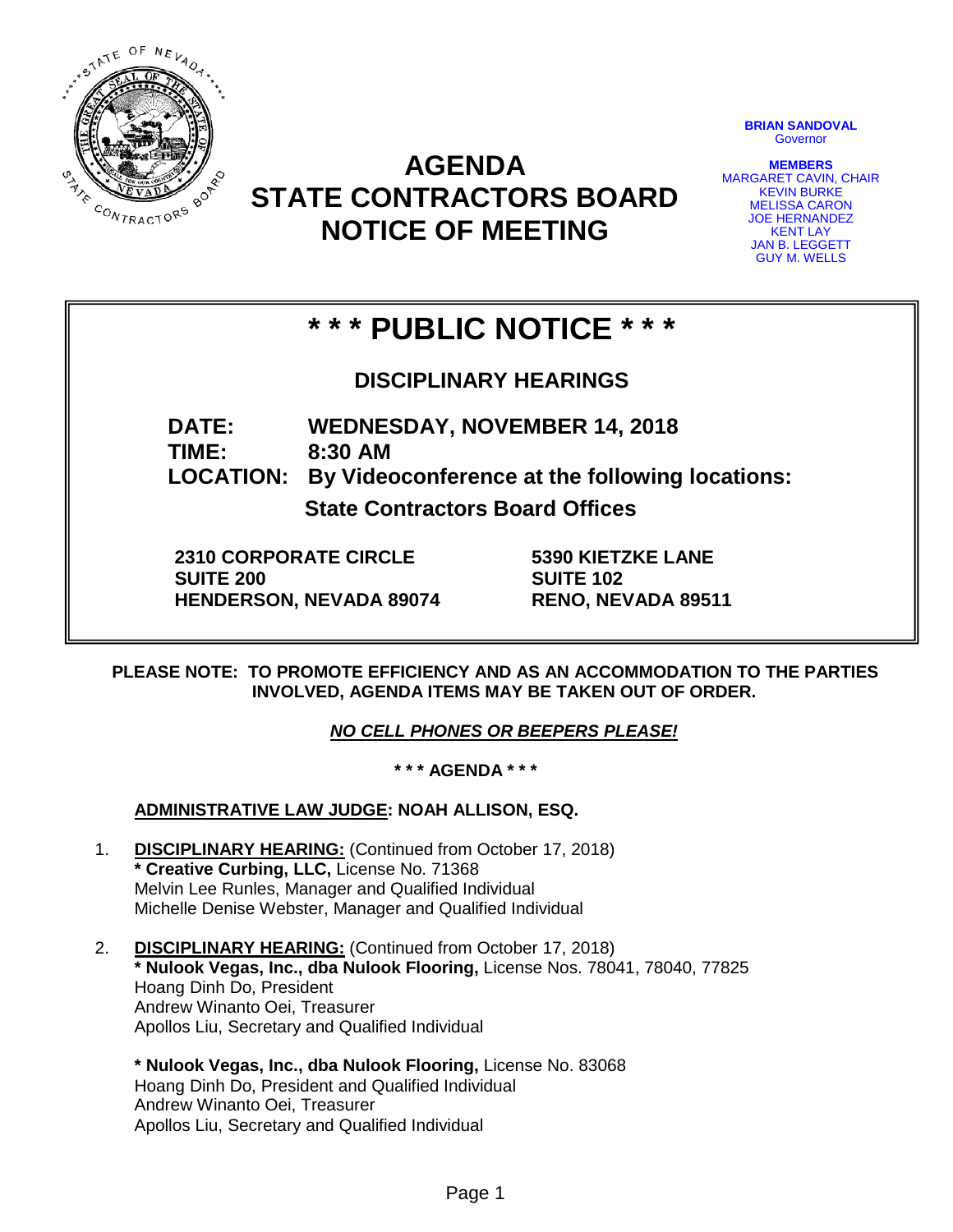- 3. **DISCIPLINARY HEARING:** (Continued from October 17, 2018) **\* Joseph Lee Carpenter, Owner, dba Vegas Sprinkler Specialists,** License No. 64088
- 4. **DISCIPLINARY HEARING:** (Continued from October 17, 2018) **\* Awesome Floors, Inc.,** License Nos. 71939, 59488 Thomas Duane Chisolm, President and Qualified Individual

### 5. **DISCIPLINARY HEARING:**

**\* J. M. E. Construction Corp., dba Backyard Creations,** License No. 76998 Earnest Nathaniel Patton, President and Qualified Individual

**\* E & M Enterprises, Inc.,** License Nos. 54638, 58149 Earnest Nathaniel Patton, President and Qualified Individual

**\* E M 3 J Construction, LLC, dba E M 365 Restoration, LLC,** License No. 65258 Earnest Nathaniel Patton, Manager and Qualified Individual Mechelle Harris Patton, Managing Member

**\* E M 3 J Construction, LLC,** License No. 70793 Earnest Nathaniel Patton, Manager and Qualified Individual Mechelle Harris Patton, Managing Member

**\* Lee's Heating and Cooling Corporation,** License No. 81034 Earnest Nathaniel Patton, President and Qualified Individual Lee Edward Williams, Director and Qualified Individual

**\* E & M Metals, LLC,** License No. 81455

Earnest Nathaniel Patton, Manager and Qualified Individual

## 6. **DISCIPLINARY HEARING:**

**\* T. L. C. The Flooring Boutique,** License Nos. 80490, 80491 Ramin Rostamzadeh, President and Qualified Individual

#### 7. **DISCIPLINARY HEARING: \* Panda Windows and Doors, LLC,** License No. 54716 Eyal Shoshan, Member and Qualified Individual Tiranit Shoshan, Qualified Individual

#### 8. **DISCIPLINARY HEARING: \* Vernon Herbert Dimick, Owner, dba Dimick Drilling,** License No. 10062

## 9. **DISCIPLINARY HEARING - DEFAULTS:**

**a. \* Universal Electric Contractors, LLC, dba Universal Electric & Solar,** License No. 76589

Omar M. Abu Afifeh, Managing Member and Qualified Individual

## **\*Denotes items on which action may occur.**